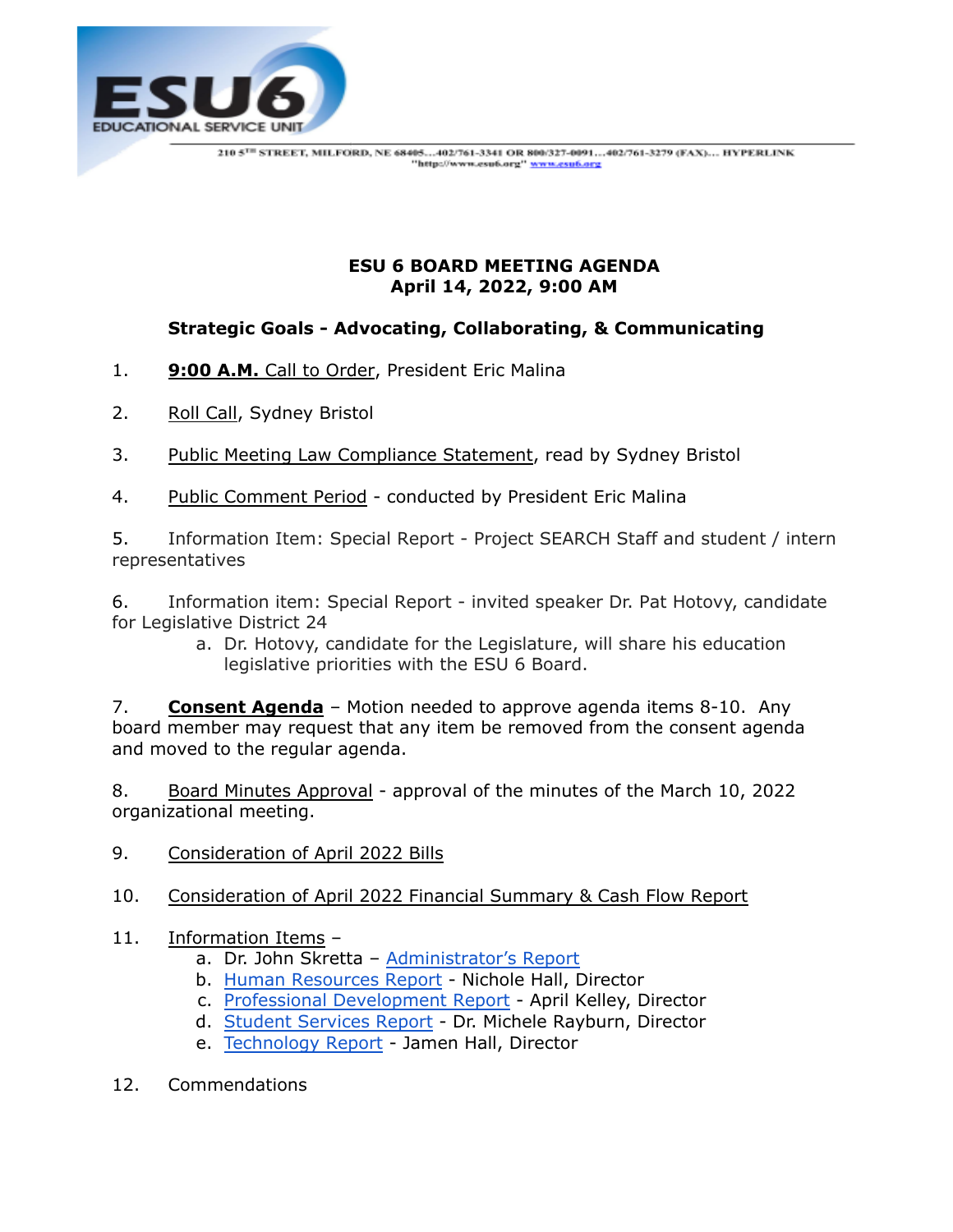

a. Congratulations to Jamen Hall, ESU 6 Technology Director, for being named the ESU Staff Member of the Year at the 2022 NRCSA **Conference** 

i. Article in the Seward [Independent](https://drive.google.com/file/d/1UIGVL45GZ_UpvV15aXRGqSOzH6OiF1UJ/view?usp=sharing)

b. Congratulations to the ESU 6 Student Services department and Transition Team for earning a NE Vocational Rehabilitation grant i. Article in the [Milford](https://drive.google.com/file/d/1H7Yt7eg4qC6TjMHhunss13c3NOekXm0p/view?usp=sharing) Times

13. Action Item: Excuse Absence of Board Members, Eric Malina and Jan Myers, from the March 10, 2022 regular meeting

- 14. Personnel
	- a. Approve contract for Taytum Stutzman, SUCCESS Teacher, at 1.0 FTE, beginning in the 2022-2023 school year
	- b. Accept resignation of Teri Opfer, Speech Language Pathologist i. [Letter](https://drive.google.com/file/d/1C-k7VWX3pzgCEosJPv66VI7BCFgDT9jz/view?usp=sharing)
	- c. RIF resolution: Discuss, consider, and take all necessary action including authorization with regard to possible reduction of the educational program of the educational service unit for the 2022-2023 school year impacting certificated personnel in identified contracted services programs based upon projected student enrollments and the anticipated needs of member districts
- 15. AESA, NASB, NRCSA and ESUCC updates
	- a. AESA AESA Executive Director Joan Wade facilitated ESUCC performance standards review and development for ESU Administrators on Friday, April 8.
	- b. NASB An ALICAP summer workshop for covered entities will be held June 9 in Lincoln. The NASB annual School Law conference will be held in Kearney June 22-23.
		- i. NASB Board [Quicks](https://nasb.enviseams.com/docs/default-source/board-quicks/board-quicks---april-20222877db62-cc48-4646-9113-e44a38806853.pdf?sfvrsn=3b2d09e1_5&fbclid=IwAR21Ks57EGnYrVLOh1TzIW83P_tTC1jG4q2PRueEYWyYkH7DeUePTXC8Dac)
		- ii. NASB [Monthly](https://docs.google.com/document/d/19ISha7oo1__yie8hRmxBJuw10t-bEf5KbybW_CapfBI/edit?usp=sharing) Board update
	- c. NRCSA Dr. Skretta attended the NRCSA Spring Conference March 17-18 in Kearney.
		- i. NRCSA [Member](https://drive.google.com/file/d/1iT0GtBKr7FFQ80Jb8IeChTw1FlGrEgYl/view) update
	- d. ESUCC ESUCC met at ESU 3 (Papillion) the first week in April. The meeting included an update on statewide program priorities in School Safety from NDE Safety Director Jolene Palmer.
- 16. Adjourn